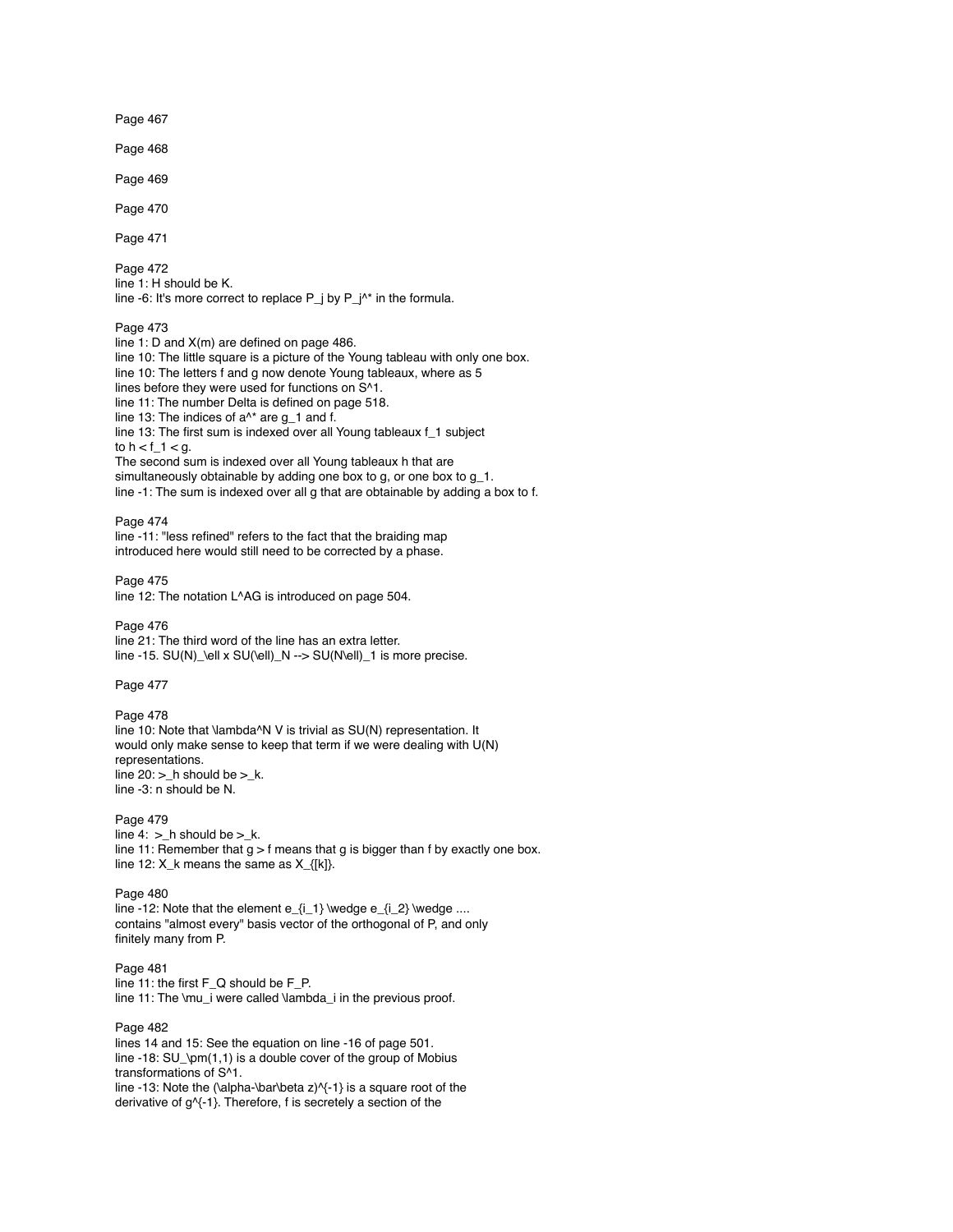spinor bundle (\Omega^1\_\CC)^{otimes 1/2}. line -2: "multiplication by z" refers to the scalar operator z times identity. line -1: The grading operator is  $U_{-}$ {-1}.

## Page 483

line 1: The operator U  $\bar{z}$  acts by  $z^2$ n on the "charge n" subspace of the Fock space. So the lemma says that LSU(N) preserves the charge. line -16: This is the definition of \mathcal{L}G. line -13: Note that Rot(S^1) is not a subgroup of SU\_\pm(1,1): compare the formulas on line 18 and -13 of page 482. The "correct" circle action is the one coming from the maximal torus in SU\_\pm(1,1). But since LSU(N) preserves the charge, the discrepancy is actually irrelevant.

### Page 484

line 20: The T\_n in the integral should be T. line 21: T should be T\_n. line 21: T\_0 is scalar because it commutes with <U\_t>, and H is irreducible as \Gamma\rtimes T- module. line 22: Remove the sentence part "Tv cannot be a multiple of v and therefore".

### Page 485

line 2: Note the weird definition: level l representations are defined to be subreps of F\_P^{\otimes l}. It turns out that all positive energy representations of LSU(N) occur as subreps of F\_P^{\otimes l}, but this is not proved in this paper. line -10: the dot denotes a right action of \gamma^1 on g.

line -3: "\otimes I" should be added at the end of the right hand side.

#### Page 486

On this page, there is a big confusion between the two possible ways z=e^{i\theta} of parametrizing S^1. The operator d is then given by either -id/d\theta, or by zd/dz.

line 17:  $e^{i\theta}$  should be  $e^{i\theta}$  should be  $e^{i\theta}$ . line 17: The theta in r\_\theta is not the same as the theta in -id/d\theta. The former is an element of the group that acts, while the latter is the coordinate on S^1.

line -11: Note that most of the time, the expressions  $e_j(m)^{A*}$  and e\_i(m+n) anticommute. The expression for E\_{ij}(n) can then be rewritten as a sum over Z.

line -5: The second term should be  $+m(X,Y)$  delta  $(n+m,0)$  I. lines -8 to -5: The equations in (a), (b) and (c) depend linearly on a\_{ij}. So they don't depend on the condition \sum a\_{ij}E\_{ij}\in Lie  $U(N)$ , i.e., on the condition  $a_{ij} = -\bar{a}_{ij}$ .

#### Page 487

line 6. There's an extra comma after X.

line 12: It's in the equation two lines below that m is assumed to be non-negative.

line 12: "since  $\lambda(X,Y)(m,n) = -\lambda(X,Y)(n,m)$  by antisymmetry" is a better explanation.

#### Page 488

line 8: This estimate is not optimal. The optimal estimate would have an s+1/2 instead of the s+1. This is due to the fact that the estimate on line 15 is not optimal.

line 15: The optimal estimate involves a factor of the form  $O(lnl) +$ O(\sqrt \mu).

line -10: The first of the three X's should be lowercase. lines -3 to -1: That doesn't seem to get used in the argument.

### Page 489

line 12: One may safely remove "H^0 \subset". line 15: Recall that by definition (top of p. 485), a "level \ell" positive energy representation is a summand of the \ell-th tensor power of the Fock representation.

This is an annoying convention, since we'd like to know that \*any\*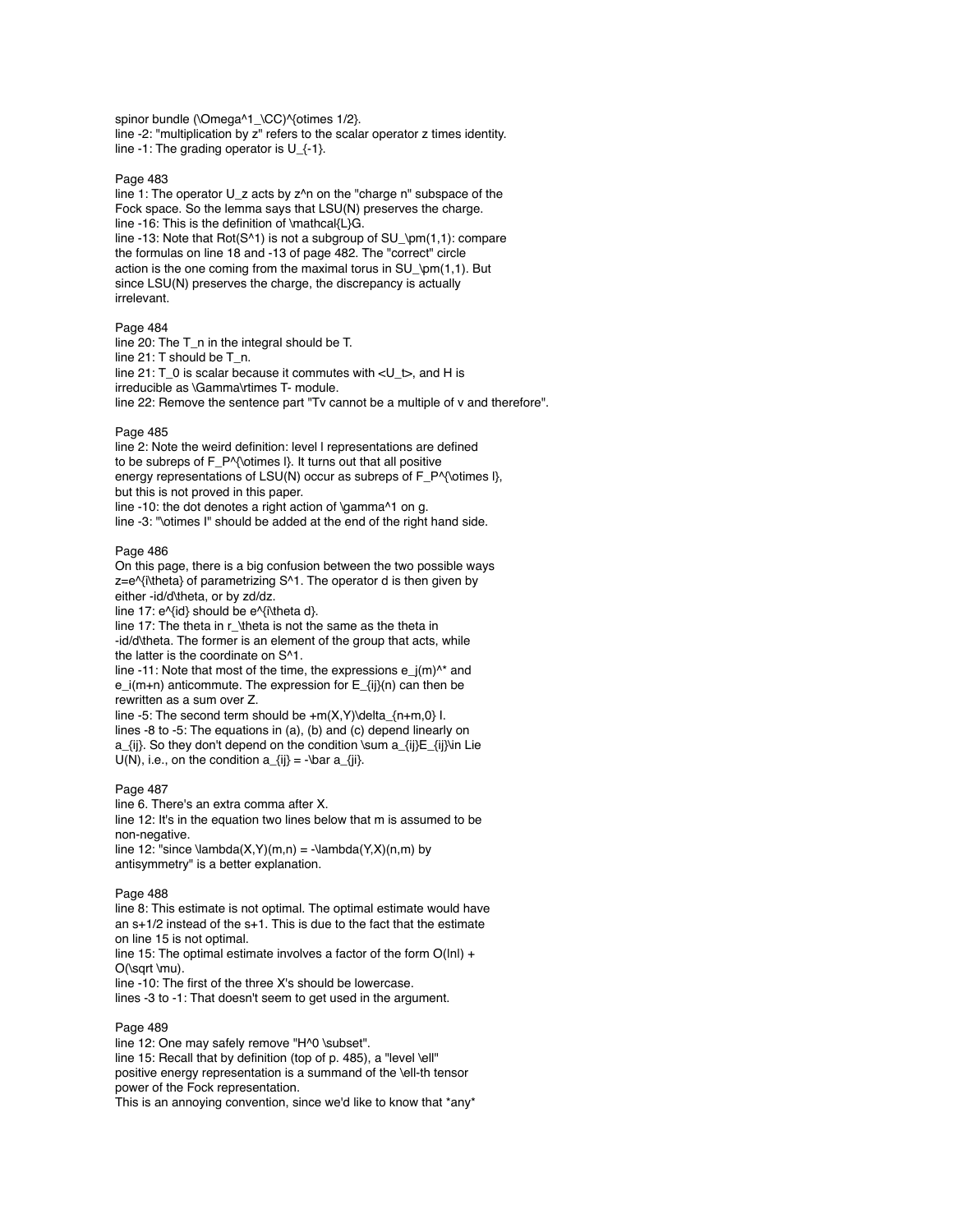projective (LSU(N)\rtimes S^1)-rep differentiates to a projective (L^0 \g \rtimes \RR)-rep.

The latter is actually easy to show: use that LSU(N)\rtimes S^1 contains lots of copies of SU(2) and SU(3), and that any representation of a compact group decompose into finite dimensional pieces.

line 19: The last summand should be n\ell\delta\_{n+m,0}(X,Y).

### Page 490

line 3: The expression for H^0 might be clearer with two extra pairs of parentheses. line 18: H\_f and H\_g are isomorphic iff there is an a such that

f\_i=g\_i+a for all i from 1 to N. line -20: The relevant lemma is on page 489.

#### Page 491

#### Page 492

ine 15: non-zero subrepresentations,... line -10: The first occurrence of H\_2 should be an H\_1.

#### Page 493

line 1: Recall that in order to talk about self-adjoint operators, it is enough for the Hilbert space to be defined over the reals. Therefore it makes sense to talk about conjugate-linear self-adjoint operators.

line 15. For \xi in i K, the function  $f(t) = \delta^{(t)} \times i$  also extends to the same same strip. But this time, it satisfies  $f(t-i/2) =$  $-jf(t)$ .

line 18: The statement includes a few unnecessary assumptions: The fact that j\_1 and u\_t commute follows from the equation on line 23. And the fact that g(t) is bounded on the whole strip is a consequence of the fact that it's bounded on the compact interval [0,-i/2], and that u\_t is unitary.

line 23: The two f's should be g's.

line -14: The argument on the bottom of page 497 provides an explanation of the words "By uniqueness of analytic extension". line -14 The two f's should be g's.

### Page 494

line 10: M\_sa denotes the self-adjoint part of M (and not its skew-adjoint adjoint part). line -12: The assumption JMJ\subseteq M' is always true.

#### Page 495

line 4: "the lemma" refers to lemma 2. line 17: The argument goes a bit fast here: one needs to argue that \Delta^{it} fixes the closure of N\_{sa}\Omega.

#### Page 496

line 8: Here, Wassermann really means \Lambda (not \tilde \Lambda). line 16: Note that M is not the same as the von Neumann algebra generated by the  $a(x_i)$ 's, for \xi in K. The latter is simply  $B(H_0)$ .

## Page 497

line 5: The statement of the KMS condition used here is somewhat different than the one stated on page 493. It reads: For \xi in K + iK, the function  $f(t) := \delta^{(t)}(\x)$  extends to the strip -1/2  $\text{Re Im}(t)$   $\text{Re } 1/2$ , and satisfies  $f(t-i/2) = jsf(t)$ , where s is the (unbounded) involution whose +1 and -1 eigenspaces are K and iK respectively. line -9: The correct formula is j=-i(2P-1)F

### Page 498

line 7: Remove "the restriction of". line 7: The fact that polynomials are dense is actually somewhat non-trivial (try to approximate z^{-1} on the upper semi-circle by a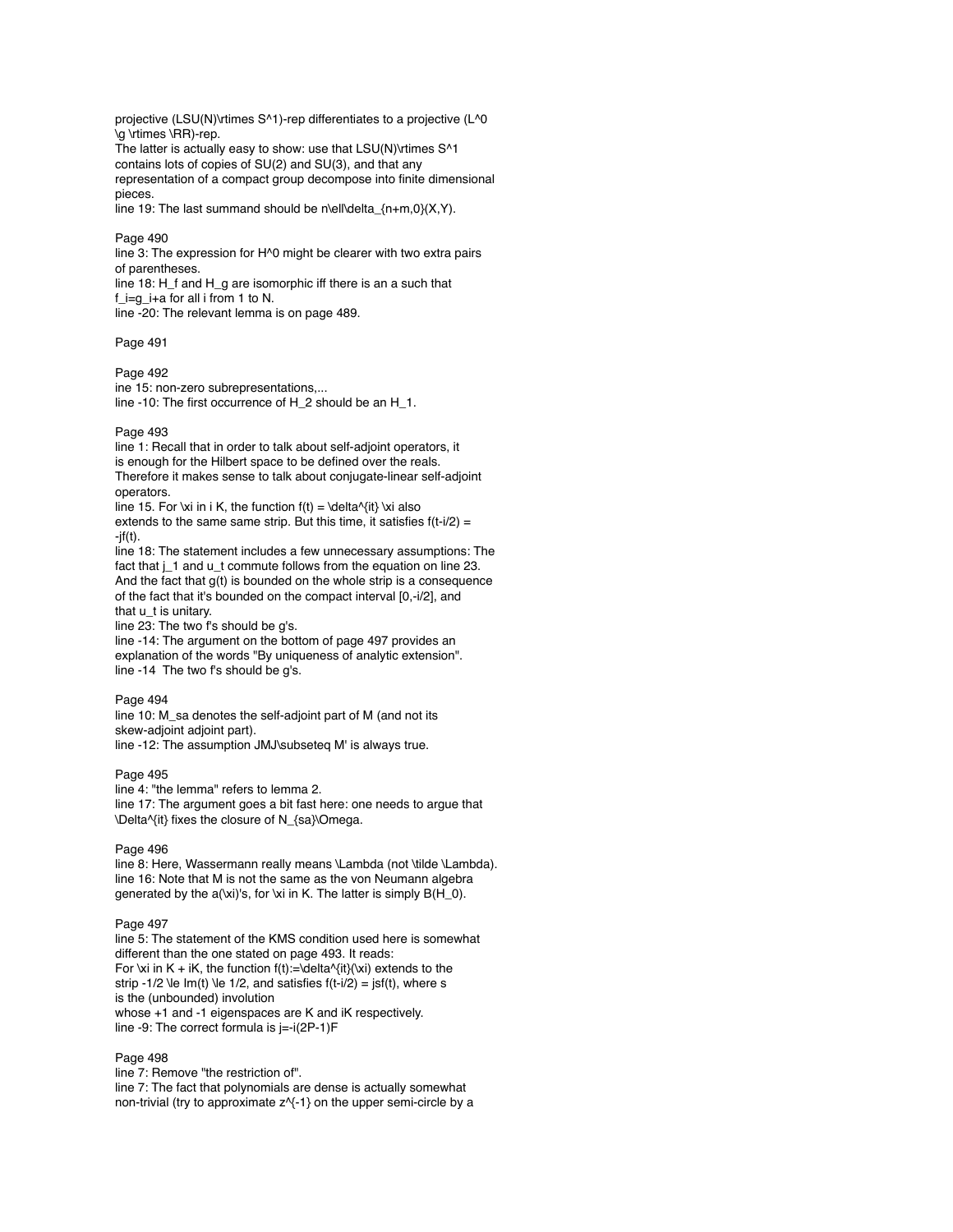polynomial in z). line 9: Holomorphic with respect to the new complex structure.

line  $14:$  <1/2 should be <1/4.

line 15: <1/2 should be <1/4.

line 16: Parentheses are missing in the argument of p.

line  $17:$  <1/2 should be  $\lt1/4$ .

line 21: <1/2 should be <1/4.

line 23: The maximum modulus principe cannot be applied in this situation. The argument is therefore wrong. To see that the function f is bounded, one first uses the compactness of [0,-i/2] to show that it is bounded on  $[0,-i/2]$ . One then shows that  $||f(t-is)|| = ||f(-is)||$ , since the former can be obtained from the latter by applying the unitary u\_t.

 $line 25: Ff(t) = +iPQFp_t + ...$ 

 $line 26: f_1(t-i/2) = +iPQFp_t$ 

line -16: U is not unitary unless one inserts the factor \sqrt{2} in front of the right hand side of Uf(x)=... . This omission has no further consequences.

line -12: "it is easy to check..." The way one computes the Fourier transform of f\_+ is by approximating the integral by a complex contour integral, and then writing it as 1/(2\pi i) times the sum of the residues in the upper half plane.

### Page 499

line 1: The expressions for  $b(x)$  and  $c(x)$  are off by a minus sign. line 7: In the equation  $(I-r)^{\prime}(it)r^{\prime}(i) = (I-A)^{\prime}(it)A^{\prime}(i)$ , the left hand side uses the new complex structure, while the right hand side uses the old one.

line 10: In the expression for (e-f)/2, the right hand side is off by a sign. line 11: The useful formula is  $W(PQ-QP)W^* = (0 \& m(c) \setminus m(c) \& 0)$ . lines -4 to -1: The creation operators a(\xi) used on page 496 are defined with respect to the new complex structure, whereas the formulas used here are written with respect to the old one.

### Page 500

line 15: An extra factor of sqrt(2) should be inserted to make the Cayley transform unitary.

line 17: Note that W is not the same as the W from page 498.

### Page 501

line 19: The "exponential lemma" is on page 487. line -3:  $W = \setminus C \setminus \{N\ell\} = (\setminus C \setminus \setminus \setminus \setminus \setminus \ell\}$ .

# Page 502

line 1: The meaning of "compatible" is explained in the lemma on page 483. line -6: One should remove the \otimes I. line -5: In two places I should be I^c. line -2:  $p_i$  should be replaced by its adjoint  $p_i$ :  $H_i$  ->  $F_N$ .

Page 503  $line 16: N = pi_0(L_1 G)^"$ 

Page 504

Page 505 line -8: remove the (1-z). line -6: see page 508 for an explanation of the rational canonical form. line -4: see page 509 for an explanation of the symmetry property. line -1: This formula is proved on page 513.

Page 506 line 2: Q is not the same as the Q on the previous page! line  $6: A = P$ . line 9: the indices should be j instead of i. line 9: the \mu's are not the same as the \mu's appearing in equation (1). line 12: despite the appearance, the quotient of gamma functions is the same as the one appearing on the bottom of the previous page: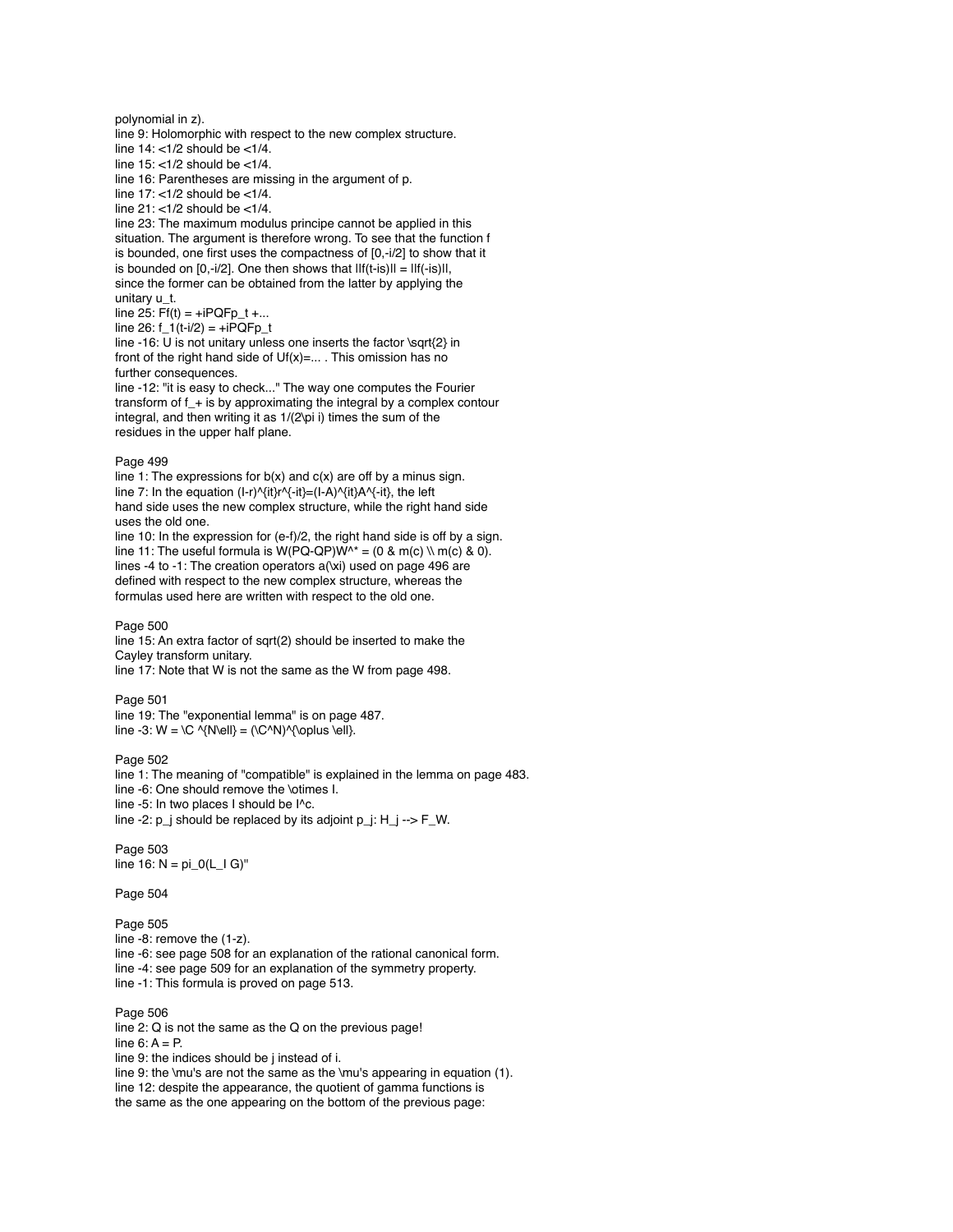indeed, the new \mu\_j's are equal to \alpha plus the old \mu\_j's. line 13: \gamma should be \alpha. line -7: Note that having equal eigenvalues is allowed. line -1: the extra n's are unnecessary but not wrong. Page 507 lines -8 and -5: v\_i should be \xi\_i. Page 508 line 6: It should be  $c(t) = a(t) + b(t)$ . line 11: similar mistake:  $b(t) = c(t) - a(t)$ . lines -14 to -7: This part of the argument is completly upside down. The matrices P and Q constructed in that paragraph are the transposed of the ones appearing on lines 1 and 2. To fix the argument, replace \phi with v everywhere, and read all formulas from right to left. Page 509 line 2: R should be -R. line 3:  $c(t) = a(t) + b(t)$ . line -12: \sum \lambda\_i - \mu\_i is automotically non-zero, see the corollary on page 511. line -4 and -3: The normalizations are not compatible with the normalizations introduced on page 505. To fix this, one should add e^{i\pi\lambda\_i} in front of z^{\lambda\_i}g(...)... and e^{i\pi\mu\_j} in front of  $(z_1)^{\wedge}...h(...)...$ 

line  $-3$ : the exponent of  $(z-1)$  should be  $-\mu$  i.

line -1: One should add e^{i\pi\lambda\_i} on the left hand side, and  $e^{\lambda}$ [ $\phi$ ] in front of  $(z_1)^{\lambda}$ ... on the right hand side.

### Page 510

line 4: One should add e^{i\pi(\lambda\_i-\mu\_j)} to the right hand side. line -8: \alpha\_n-\alpha\_{n-1} = (\chi\_P(\lambda+n)-1)\alpha\_{n-1}.

Page 511 line  $1: A = t + P$ .

lines 1 to 6. This proof is easier to understand if one starts reading it from line 5. lines 8 to 10: The letter chi should not be capitalized. line -8: the second occurrence of \lambda\_1 should be a \lambda\_j. lines -10 to -8: The exact set of conditions used in the argument on page 512 is:  $\mu_1 > \mu_j$  for all j not equal to 1; \mu\_j > \lambda\_j for all j not equal to 1;  $\lambda_1+1 > \mu_j$  for all j not equal to 1; line -8: The above mentionned set of conditions does not imply \delta  $<$  0 (unless we also impose \mu\_1 > \lambda\_1). line -6: remove (1-z). line -4 remove \phi(x)\eta. line -1: the exponent -\lambda\_i should be -\lambda\_1. line -1: one should add an extra z^n just after the summation symbol. Page 512

line 1: The beta function identity can be proved by a change of variables  $(x,y) := (zt, z(1-t))$  in the double integral defining \Gamma(a)\Gamma(b). line 7: the inequalities should hold for i and j ranging from 2 to N. line 9: The important case is are when z is large and negative. line 13: remove (\zeta\_j,\eta). line -6: The product should run over all j \not = 1.

### Page 513

An important part of the argument is missing: one needs to should that U\_0 is non-empty. This can be done by picking a(t) and b(t) as on page 508, such that the roots  $\lambda_1 > \lambda_2 > ... > \lambda_N$  of a(t) are interspersed with the roots of b(t). line -19:  $z^2n$  should be  $z^2-n$ .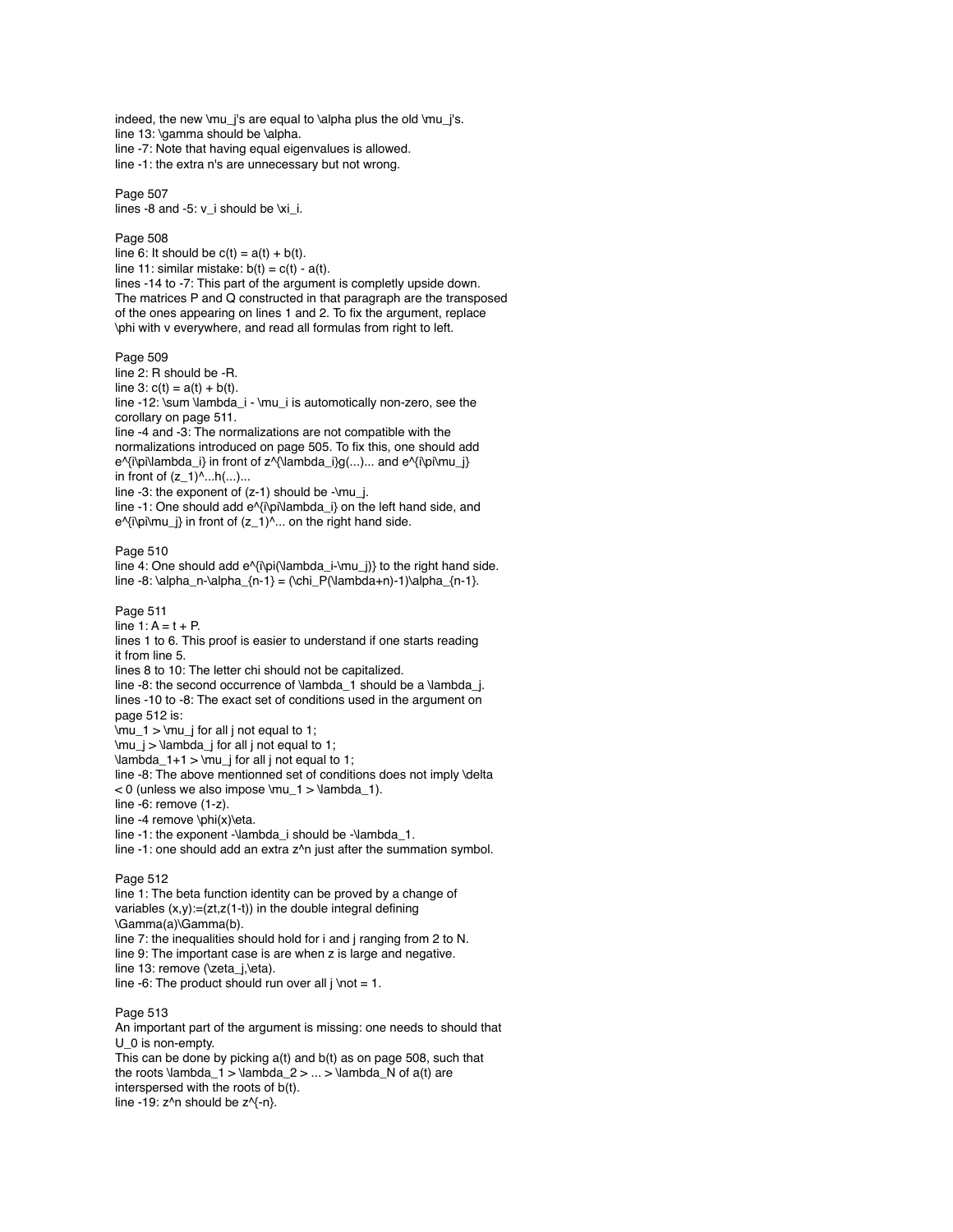line -4: \xi \otimes f should be replaced by v \otimes \xi, and f should be replaced by v.

Page 514

line -8: (p\_\square \otimes  $p_f$ ) should be (p\_\square \otimes  $p_f$ )<sup> $\star$ </sup>.

Page 515

The constant A can be safely omitted since it is equal to 1. line 15:  $p_i$  should be  $p_i^*$ . line 18: P\_j should be P\_j^\*. line -4: The formula for c\_{kh} appears on page 506, modulo a correction to be found on line 11 of page 518. line -4: \mu\_{kh} is given on line -16 of page 521 (see also the proposition on page 520). line -2:  $e^i$  \mu \theta} should be replaced by  $e^i$ -i \mu \theta}.

Page 516

line 3: in the formula on the top of the page, u, v, \xi, and \eta should be taken to be free variables.

line 8: The two occurrences of F on this line refer to different things! line 9: One may safely omit the support conditions: they are not used in this proposition.

line 10: the last e^{i\theta} should be e^{-i\theta}.

line 12: f\_n g\_{-n} should be replaced by f\_{-n}g\_n.

line 13: Once more, the last  $e^{\lambda}$  interal should be an  $e^{\lambda}$ -intheta). line -14: note that exchanging the two support conditions doesn't affect the argument.

line -12: the last e^{i\theta} should be e^{-i\theta}.

Page 517

line 1: This follows from the proposition on page 520 (see also line -16 on page 521).

line 2: extra comma.

line 3: With the support conditions as stated above, the correct formula has an extra e^{2i\mu\_{kh}\pi} after the summation symbol. Another way of fixing the formula is to take supp(g) before supp(f), going counterclockwise from 1.

 $line 4$ :  $e^{\frac{\lambda}{i}}$  e $\frac{\lambda}{i}$  should be  $e^{\lambda}$ -i $\lambda$ mu $\theta$ theta $\lambda$ . line 8: \tilde g \star f should be replaced by \tilde f \star g.

line 8: G\_k should be G\_h.

line 9: The useful formulas are e\_\mu(\tilde f  $*$  g) = \tilde{e\_{-\mu}}  $*$  e\_\mu g if supp(f) is before supp(g)

and e\_\mu(\tilde f \* g) = e^{2\pi i \mu} \tilde{e\_{-\mu}} \* e\_\mu g is supp(g) is before supp(f).

line 16: the proposition is correct assuming that supp(g) is before supp(f).

# Page 518

line 4: Replace "after" by "before". lines 6,7: The corollary on page 516 only used the fact that the supports of f and g are disjoint. Similarly, the argument on the previous page only used the fact that the supports of f and g are disjoint and don't include 1. line -13: The inner product is defined on the bottom of page 486. line -5: This is twice the dual Coxeter number of SU(N), a fact that holds for all Lie algebras. lines -1 and -2: The first summation symbol also applies to the second part of the formula.

### Page 519

line 1: N \ell  $X(1)$  should be -\ell  $X(1)$ . lines 1,2: Once again, the first summation symbol also applies to the second part of the formula. line 3: In two places, N \ell  $X(1)$  should be replaced by -\ell  $X(1)$ . line 3: The last (0) should be (1). line 4: A minus sign is missing from the last formula. line 6: The minus sign should be removed from the first formula.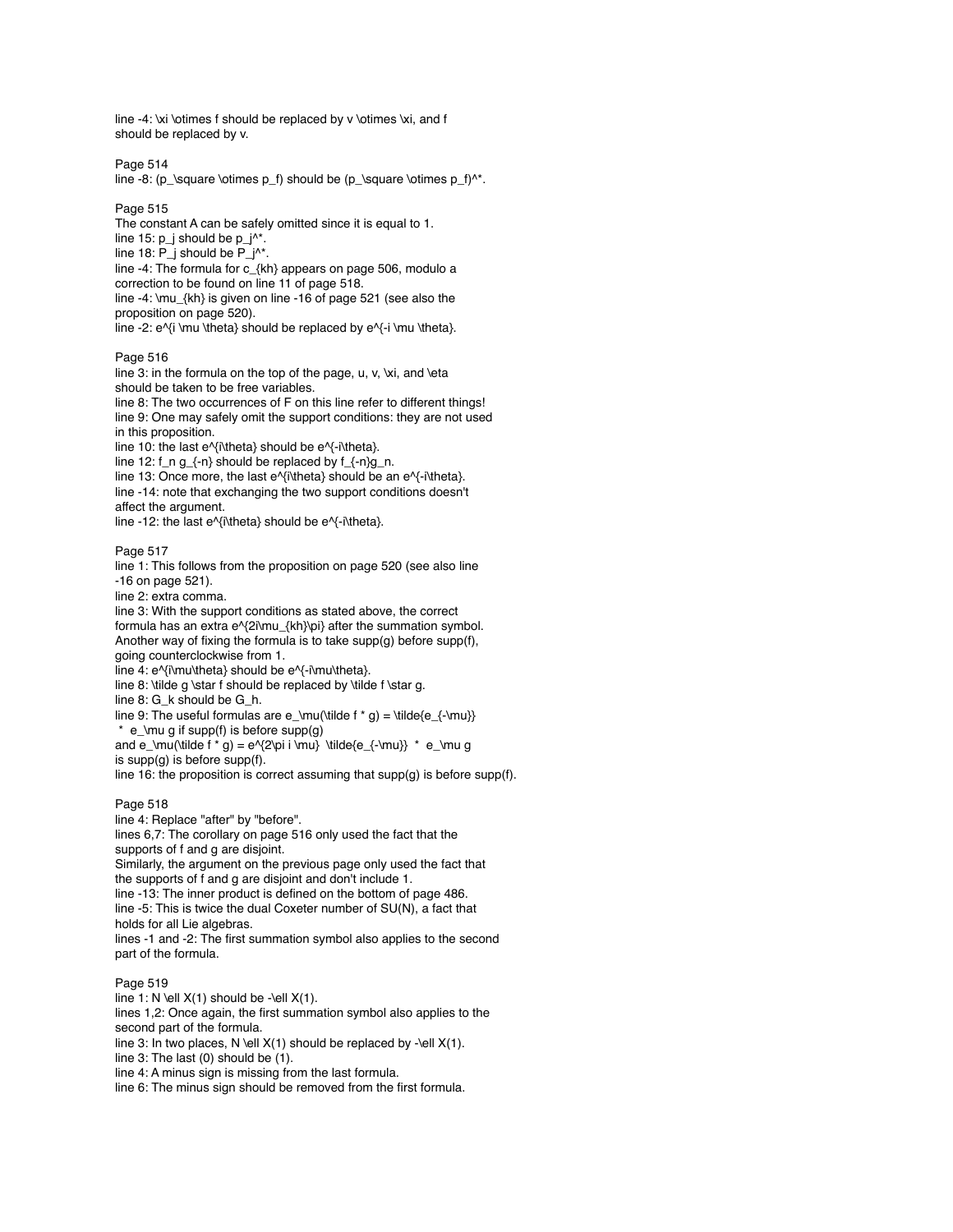Page 520 line 13: The 1/2 should be removed. lines -12 and -11: n should be -n, and -n should be n (twice).

Page 521

line 2: The X should be  $X_i$  (twice), and the pi\_q should be pi\_v. line 2: The last X\_i should be X\_i \otimes 1. line 3: The X i should be 1 \otimes X i. line 6: add "is the". line -8: With the notation from page 518, "after" leads to \nu\_{ij} = d  $\{ii\}$ , and "before" leads to  $\nu_{ij} = c_{ij}.$ line -5: The sentence "and h permissible" should be added after "h>g" (recall that the notation h>g means that h is obtained by adding one single box to g). line -3: The subscript f should be a g. (here f is a function on S^1, while g is a Young tableau!!). Page 522

line 7: the subscript f should be a g. line 8: the subscript \square should be \bar\square. line 11: the subscript f should be a g; the subscript g should be an f; and the subscript \square should be \bar\square. line 12: the subscript g should be an f. line 16: The N is irrelevant and can be omitted. line 16: is decreasing. lines -17, -16: The h k correspond to places where one can add a box, while the f\_j correspond to places where one can remove a box. So Wassemann got his north-west and south-east reversed. lines -9, -8: the i and j should be interchanged. line -5: the i and j should be interchanged. line -4: it gives +1. line -4: The correct sentence is "... that if h is non-permissible and

### Page 523

f is permissible, ..."

line 5: Note that the result remains true if "after" is replaced by "before". line 6: The sum is indexed over all g\_1 sitting between f and h. line 6: The coefficient \mu\_{g,g\_1} (which is equal to the quantity d\_{kh} from pagre 518, line 11) is non-zero except if g is permissible while g\_1 is not permissible. line 8: The fact that  $dim(W) = 2$  is responsible for the label "hypergeometric", as opposed to "generalized hypergeometric". line 9: The indices of \Omega should be two squares (as opposed to a 2x1 rectangle). line 12: The indices of \Omega should be two squares. line 12:  $beta = 2/(N + \ell)$ . line 14: The second and third g's should be g\_1. line 17: add "0 <" before the absolute values. line 19 The indices of \Omega should be two squares. line 20: The formula is maybe clearer is one inserts a \circ between T and (S\otimes I). line -12: The product over all  $q_1' \not\to q_1$  consists of only one factor.

line -12: The  $g_1$ ' in the argument of the second gamma function should be a  $g_1$ .

### Page 524

line 4: Note that Theorem C is very similar to Theorem A, but now q \not = q\_1. line 11: Similarly, Theorem D is very similar to Theorem B, but now  $q = q_1$ . line -20:  $\alpha = (\Delta_h + \Delta_f - 2\Delta_g)/2(N + \ell).$ line -16: once again, the two squares in the index of \Omega should not be touching each other. line -12: the transport coeficient is  $e^{(-i\pi\cdot\ln\frac{\omega}{\omega})}$ . line -11: the index should be \alpha instead of -\alpha. line -10: the index should be -\alpha instead of \alpha. line -3: All the g\_1's should be g's (and the very last one can be removed from the inequality). line -3: the sum is over all permissible h. line -2: The "1" is an index of "f".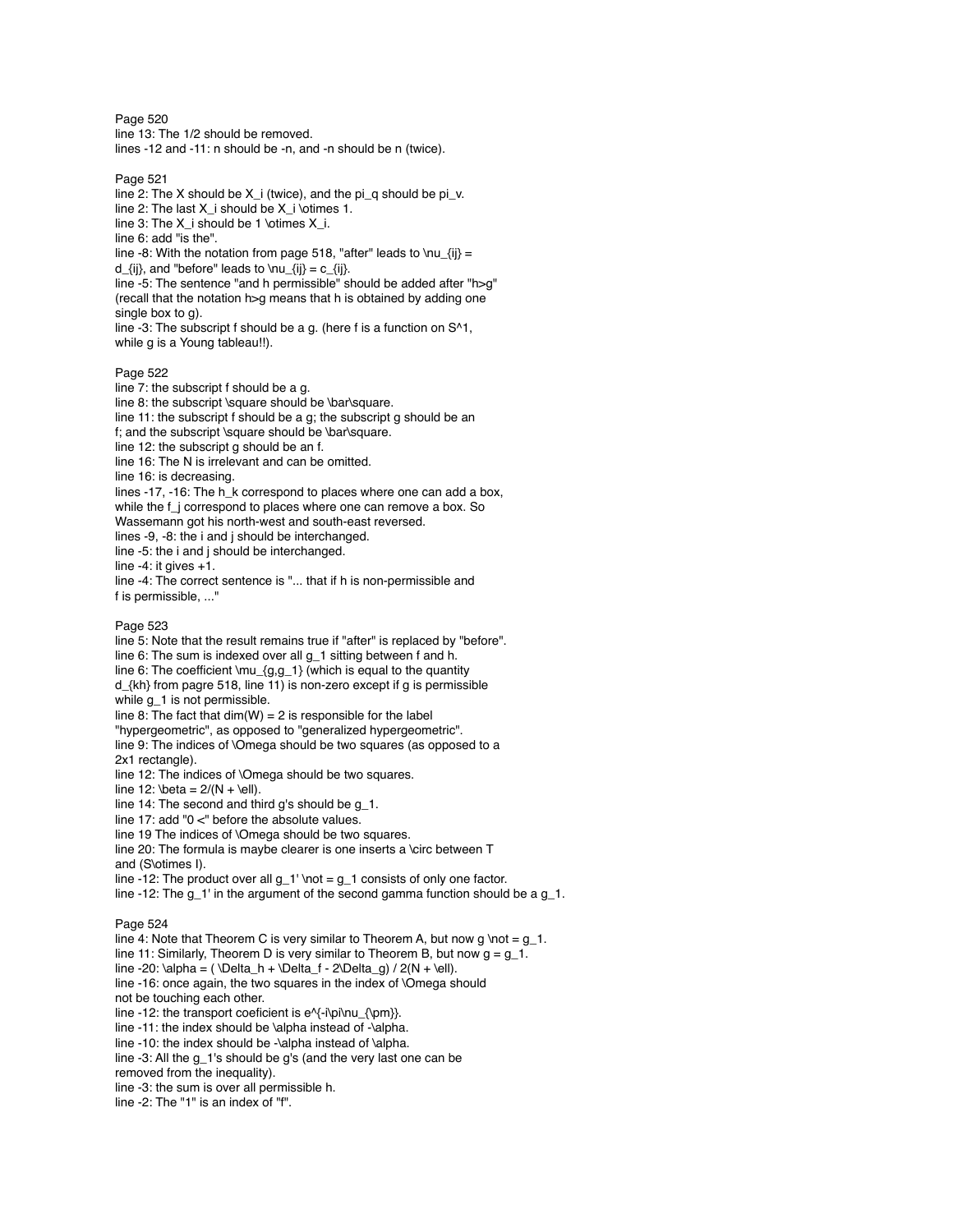line -2: The condition at the end is  $h < f$ ,  $f_1 < g$  (which means  $h < f$  $\leq$  g and h  $\leq$  f  $-1$   $\leq$  g). line -2: the sum is over all permissible f\_1.

Page 525

line 9: The typos of the previous theorem reappear unchanged in the corollary.

## Page 526

line 13: The last expressions should be yx\Omega. line 17: The word "natural" is misleading. The unitary U\_\phi is well defined up to phase, and becomes well defined given a choice of lift of \phi to the universal cover of  $SU(1,1)$ .

## Page 527

line 3: while x and z are elements of curly X and Z, y is an element of straight Y.

line 3: the lemma referred to is the "Hilbert space continuity lemma". line 8: "where the sum runs over all permissible h satisfying h > g,g\_1" is maybe more clear (and recall that h>g means that h is obtained by adding one single box to h).

line 9: the sum runs over all permissible  $f_1$  satisfying  $h < f_1 < g$ . line 15: the sum is indexed over all permissible g such that  $g > f$ .

### Page 528

line 3: The first sum is over all (permissible)  $g_1$  subject to  $g_1$  > f. The second sum is indexed over all (permissible) h,k, subject to f  $<$  g,g\_1,k  $<$  h, and the big parentheses are misplaced. line 4: c.f. page 503. line 8: The sum is over g\_1,h,k. line 9: "taking all but one \eta {g\_1} equal to zero, and the remaining one not in the kernel of a\_{h,g\_1}" line 10: Here, there is a mistake. Following the argument, we get that \sum\_{h:h>g,g\_1}\lambda\_{g\_1}\nu\_h\mu\_{g\_1}|la\_{h,g\_1}\eta\_{g\_1}||^2  $\alpha$ e 0. We are free to pick \eta\_ ${g_1}$  in H\_ ${g_1}$  and a in L^2 of the upper half circle. So by von Neuman density, we're free to pick a\_{h,g\_1}\eta\_{g\_1} in the direct sum of H\_h, indexed over all h >  $g, g_1$ 1. Picking it so that all but one component vanishes, we get \lambda\_{g\_1}\nu\_h\mu\_{g\_1} \ge 0. We know that \lambda\_{g\_1}>0 and that \nu\_h and \mu\_ ${g_1}$  are non-zero, hence \nu\_h\mu\_ ${g_1}$ >0. line 10: Despite the notation, \nu\_h also depends on g, g\_1 and f. Similarly, h\_k also depends on h, g and f. line 11: Once again, despite the notation, \nu\_h and \mu\_{g\_1} depend on all of  $f$ ,  $g$ ,  $g$ \_1 and  $h$ . line 13: sum over g:g>f line 14: sum over  $g,h,k: f\leq g,k\leq h$  (by which I mean  $f\leq g\leq h$  and  $f\leq k\leq h$ ). line 17: First sum over i,j. Second sum over i.

line 18: direct sum over k:k>f.

line 20: sum over g,h,k: f<g,k<h.

- line -9: sum over g,h:f<g,g\_1<h.
- line -8: sum over  $h > g_1$ .

### Page 529

line 17: The title of the section is misleading: we're doing Connes fusion with the positive energy representation whose lowest energy subspace is an exterior power of C<sup>^</sup>N (i.e. the vector representation of SU(N)). line 21: The alpha doesn't havea minus.

line 7: It will turn out that \lambda(g) is never null.

## Page 530

line 8: the notation ">\_k f" is wrong since we don't want to include yet the condition that the blocks are in different rows. line 11: "non-negative" in the sense that (\mu\xi,\xi)\ge 0 for all vectors \xi. line -14: "vectors in" line -12: The first equation should be understood as an equality